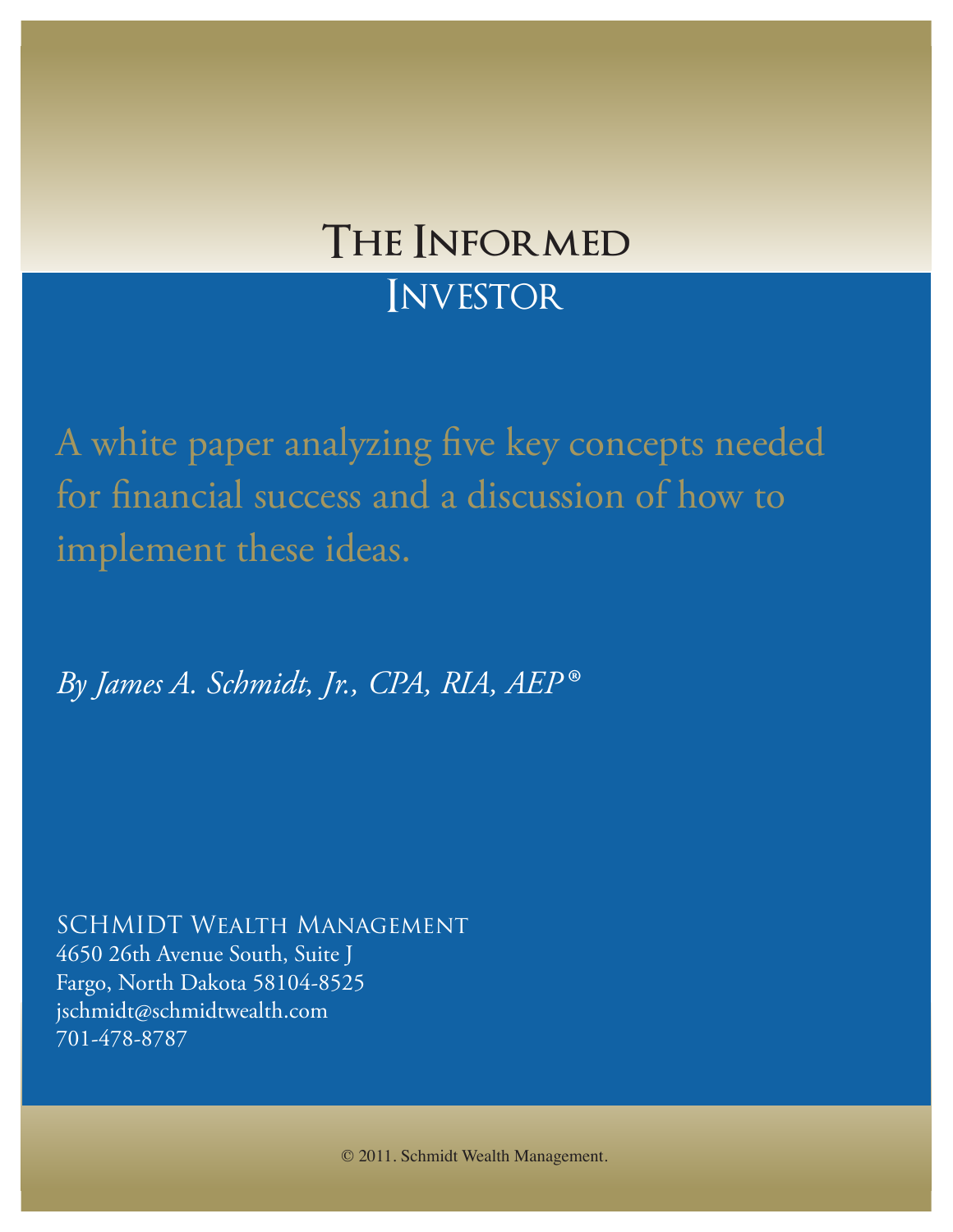## **Letter from James A. Schmidt, Jr., CPA, RIA**

**Many people today are facing difficult choices in achieving their financial goals and, as well they should, are asking serious questions.** Our goal with *The Informed Investor* is to help you see through the noise of the marketplace in order to systematically make smart decisions about your money.

Because educated investors are the most successful investors, we have created *The Informed Investor* to show you a Nobel Prize–winning approach crafted to optimize your investment portfolio over time. We have designed it specifically to not only support you in your efforts to preserve what you already have, but to also efficiently capture the market's returns for your investments.

In addition, because we recognize that reaching your financial goals requires more than just good investment management, we have also described an approach—comprehensive wealth management—that systematically addresses your entire range of financial issues.

We believe in empowering people to make the best decisions for themselves or, if they wish, to astutely choose a financial advisor who can implement sound wealth management principles. And we believe in sharing our own financial knowledge with everyone who wants to make wise decisions about his or her money.

Schmidt Wealth Management is pleased to present *The Informed Investor* to our clients and prospective clients. We sincerely hope that it will provide you with a framework for an intelligent approach to making financial decisions that will help you to achieve all your most important dreams.

Sincerely,

James A. Schmidt Jr.

James A. Schmidt, Jr., CPA, RIA Wealth Manager Schmidt Wealth Management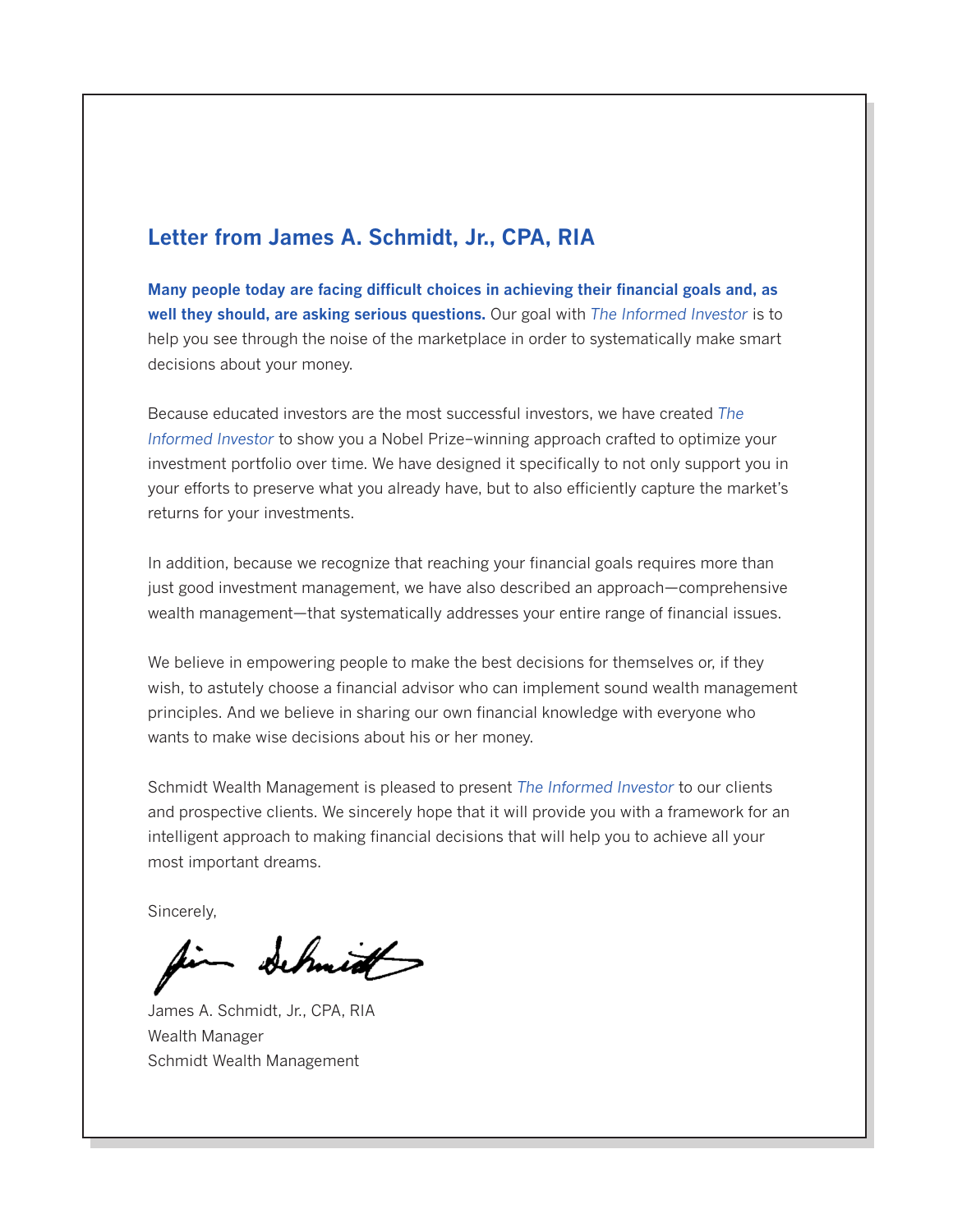## Table of Contents

| Concept Three: Use Global Diversification to Enhance Returns and Reduce Risk |
|------------------------------------------------------------------------------|
|                                                                              |
|                                                                              |
|                                                                              |
|                                                                              |

### **The Informed Investor: Five Key Concepts for Financial Success**

© Copyright 2011 Schmidt Wealth Management. All rights reserved.

No part of this publication may be reproduced or retransmitted in any form or by any means, including, but not limited to, electronic, mechanical, pho-<br>tocopying, recording or any information storage retrieval system, with ject violators to criminal penalties as well as liabilities for substantial monetary damages up to \$100,000 perinfringement, costs and attorneys'fees.

The information contained herein is accurate to the best of the publisher's knowledge; however, the publisher can accept no responsibility for the accuracy or completeness of such information or for loss or damage caused by any use thereof.

**Schmidt Wealth Management** • 4650 26 Avenue South, Suite J • Fargo , ND 58104-8525 Phone: 701-478-8787 jschmidt@schmidtwealth.com • www.schmidtwealth.com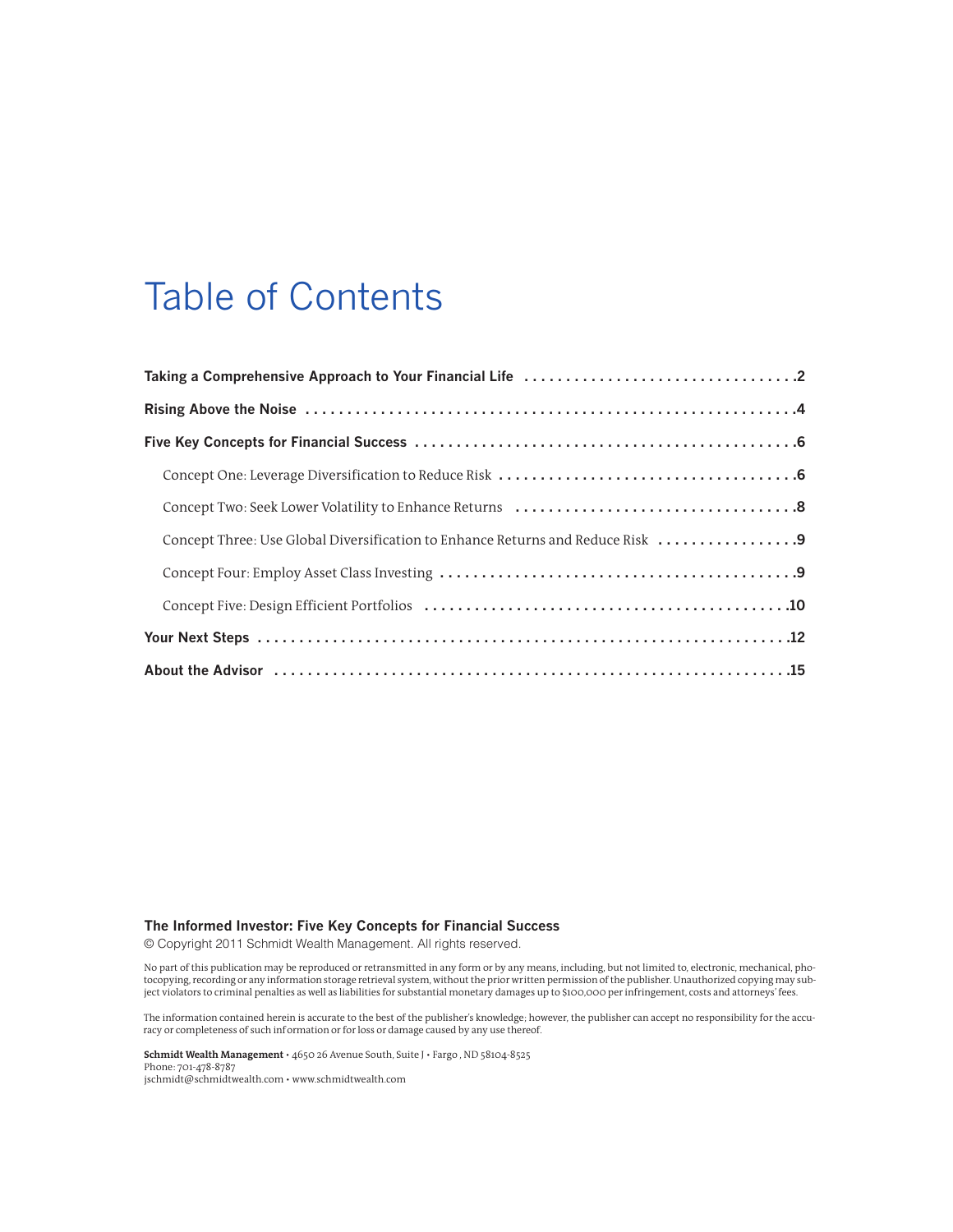# Taking a Comprehensive Approach to Your Financial Life

MONEY MEANS DIFFERENT THINGS TO DIFFERENT PEOPLE.<br>Each of us has different dreams. I You may want to achieve Each of us has different dreams. ¶ You may want to achieve financial freedom so that you never have to work again—even if you plan on working the rest of your life. You may want to make a top-flight college

education possible for your children or grandchildren. You might want to provide the seed capital that will give your children or grandchildren a great start in life, whether that's with a home or a business. You may dream of a vacation home on the beach or in the mountains. Or you may have achieved tremendous success throughout your career and want to leave behind an enduring legacy that will enable your favorite charity to continue its work.

Whatever your dreams are, you need a framework for making wise decisions about your money that will help enable you to achieve all that is important to you. Chances are good that you have a wide range of financial goals, as well as diverse financial challenges.

Common sense tells us that such a broad range of issues requires a broad comprehensive outlook. It's for this reason that most affluent clients want their financial advisors to help

them with more than just investments. They want real wealth management—a complete approach to addressing their entire financial lives.

As you've probably noticed, many financial firms these days say that they offer wealth management. The trouble is that many of these firms just provide investment management and offer a couple of extra services—such as college education planning and estate planning—and call that wealth management. So the challenge for anyone who wants help addressing all his or her financial needs is finding a firm that provides true wealth management.

We define wealth management as a formula:

#### $WM = IC + AP + RM$

**Investment consulting (IC)** is the astute management of investments over time to help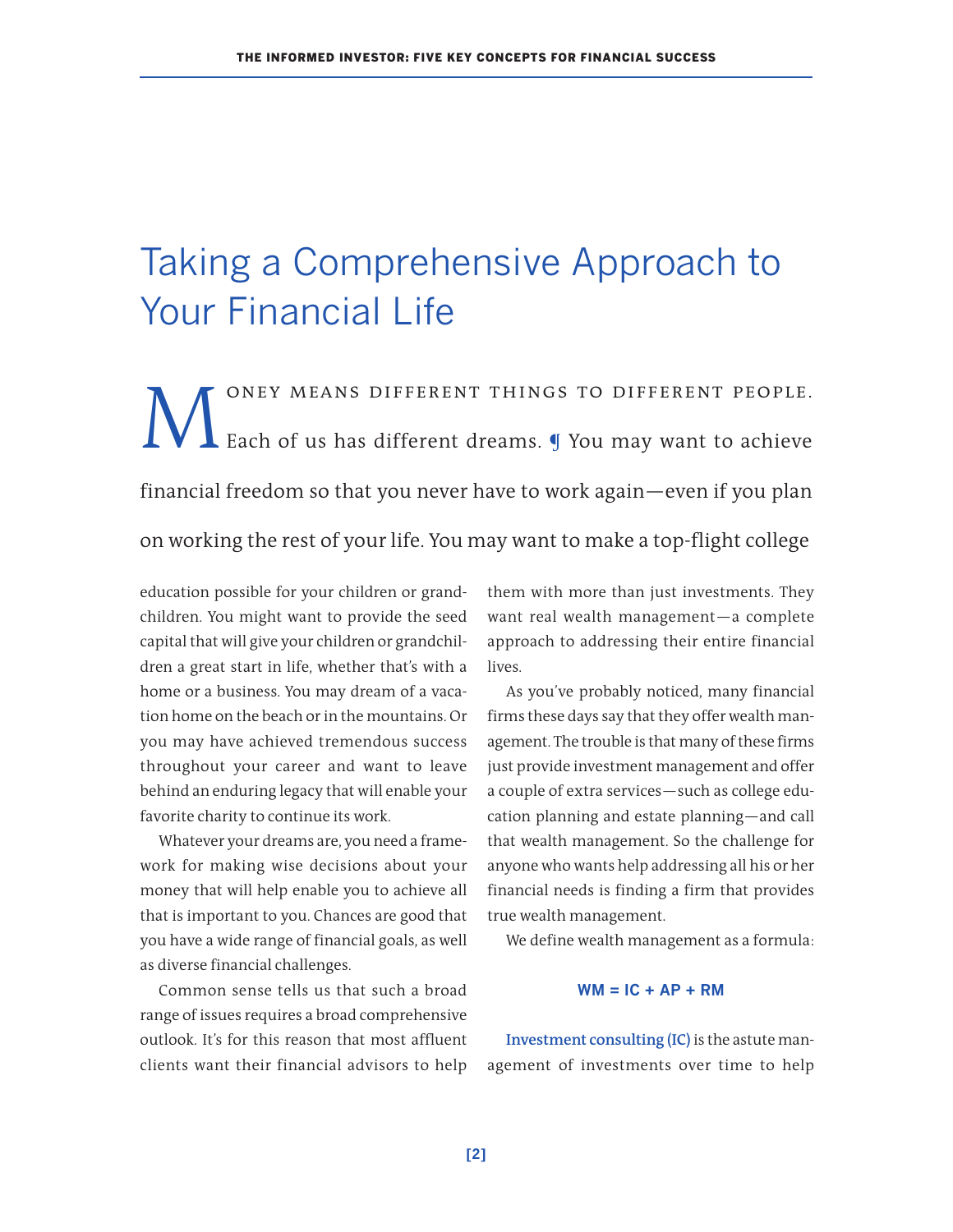achieve financial goals. It requires advisors to deeply understand their clients'mostimportant challenges and then to design an investment plan that takes their clients' time horizons and tolerance forrisk into account and that describes an approach that will maximize clients' probability of achieving their goals. It also requires advisors to monitor both their clients'portfolios and their financial lives over time so that they can make adjustments to the investment plan as needed.

**Advanced planning (AP)** goes beyond investments to look at all the other aspects that are important to your financial life. We break it down into four parts: wealth enhancement, wealth transfer, wealth protection and charitable giving. In our experience, very few financial advisors offer these services.

**Relationship management (RM)** is the final element. True wealth managers are focused on building relationships within three groups. The first and most obvious group is their clients.

To address their clients' needs effectively, they must foster solid, trusted relationships with them. Second, wealth managers must manage a network of financial professionals experts they can call in to address specific client needs. Finally, wealth managers must be able to work effectively with their clients' other professional advisors, such as their attorneys and accountants.

Our focus in this resource guide will be on the first element of wealth management investment consulting. But bear in mind that managing your investments is just one part of a comprehensive approach to your financial life. At the end of this guide, we'll describe what you should expect from a true wealth manager so that you can make an informed decision when choosing which financial professional to work with.

Let's turn now to our discussion of the concepts that can make you a more successful investor.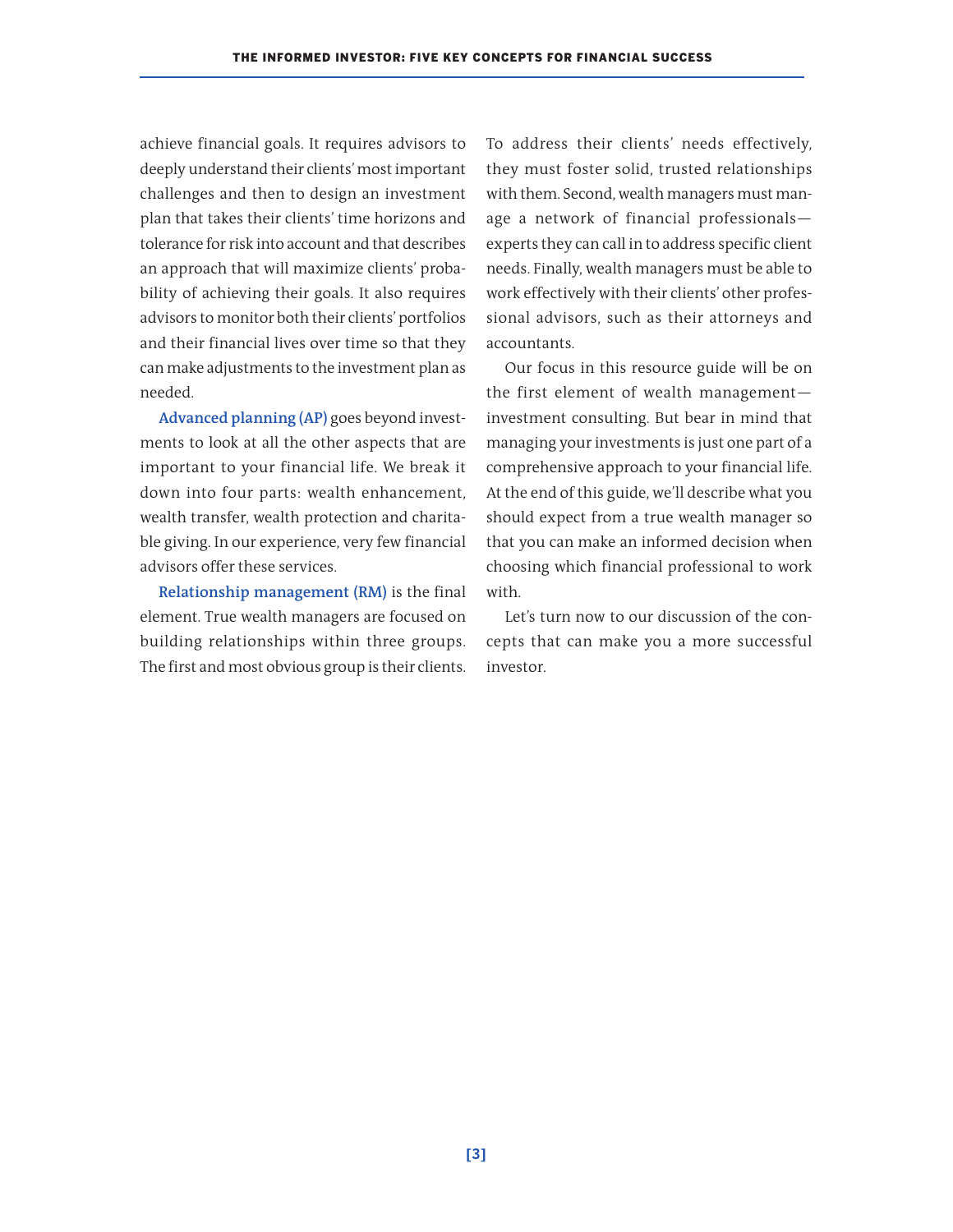# Rising Above the Noise

S ome investment professionals work hard to make their work confusing. They believe they have a vested interest in creating investor confusion. They use jargon that can intimidate and make it difficult for you to understand relatively straightforward concepts.

But investing is actually not that complicated. It can be broken down into two major beliefs:

- You believe in the ability to make superior security selections, or you don't.
- You believe in the ability to time markets, or you don't.

Let's explore which investors have which belief systems and where you should be with your own beliefs.

**Exhibit 1** classifies people according to how they make investing decisions. Quadrant one is the *noise quadrant*. It's composed of investors who believe in both market timing and superior investment selection. They think that they (or their favorite financial guru) can consistently uncover mispriced investments that will deliver market-beating returns. In addition, they believe it's possible to identify the mispricing of entire market segments and predict when they will turn up or down. The reality is that the vast majority of these methods fail to even *match* the market, let alone beat it.

Unfortunately, most of the public is in this quadrant because the media play into this thinking as they try to sell newspapers, magazines and television shows. Forthe media, it's all about getting you to return to them time and time again.

Quadrant two is the *conventional wisdom* quadrant. It includes most of the financial services industry. Most investment professionals have the experience to know they can't predict broad market swings with any degree of accuracy. They know that making incorrect predictions usually means losing clients. However, they believe there are thousands of market analysts and portfolio managers with MBAs and high-tech information systems who can find undervalued securities and add value for their clients. Of course, it's the American dream to believe that if you're bright enough and work hard enough, you will be successful in a competitive environment.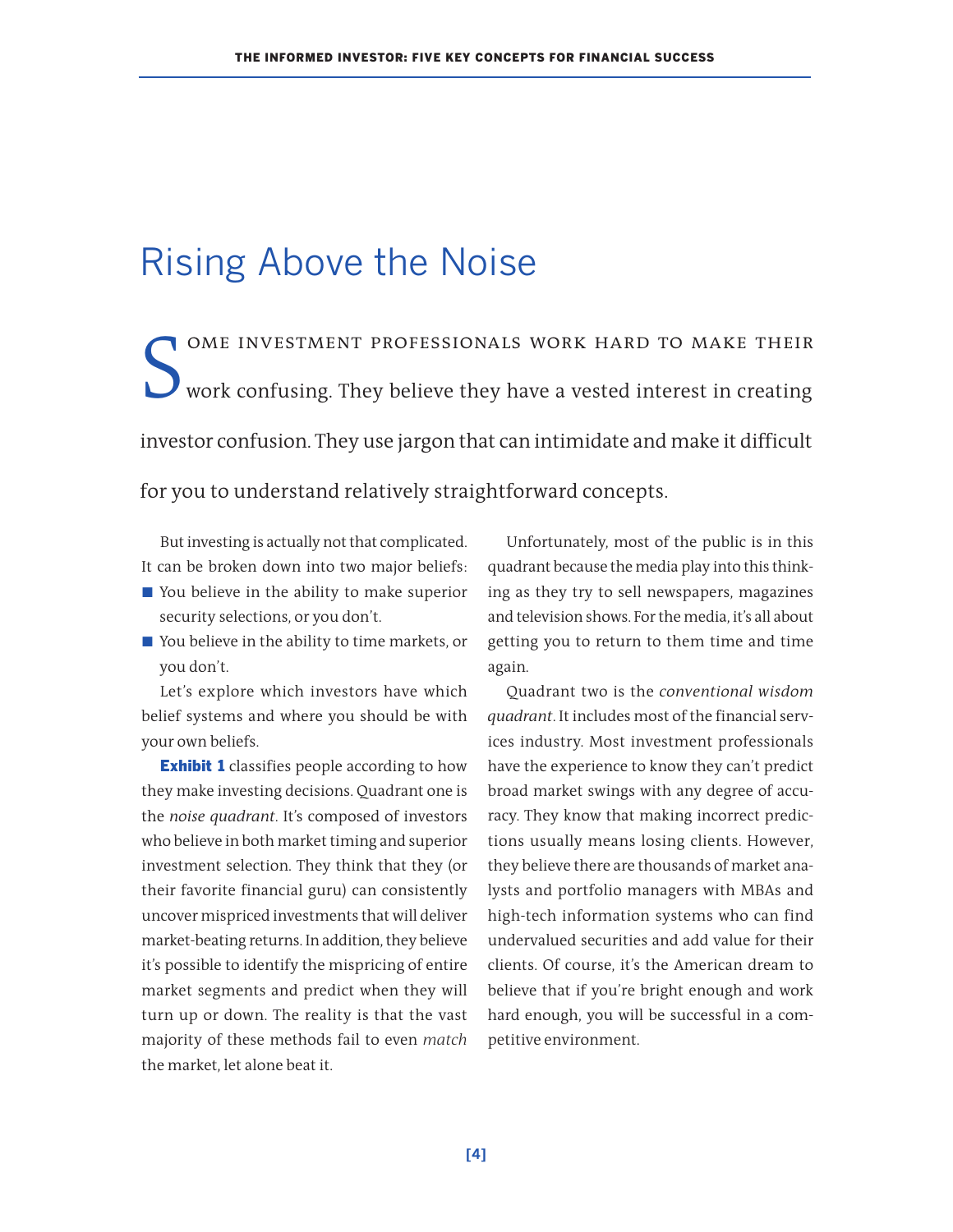## **EXHIBIT 1 THE INVESTMENT DECISION MATRIX Market Timing Yes No Noise Quadrant Conventional Wisdom Quadrant**  $1$  and  $2$ **Yes** Financial planners Most individual investors Most individual investors and stock brokers **Security Example 20** Financial journalists **Most mutual funds Security Most mutual funds Selection Tactical Allocation Quadrant Information Quadrant** 3 4 **No** Pure market timers **Academics** Academics Asset allocation funds Many institutional investors Source: CEG Worldwide.

As un-American as it seems, in an efficient capital market this methodology adds no value, on average. While there are debates about the efficiency of markets, most economists believe that, fundamentally, capital markets work.

Quadrantthree is the *tactical asset allocation quadrant*. Investors in this quadrant somehow believe that, even though individual securities are priced efficiently, they (and only they) can see broad mispricing in entire market sectors. They think they can add value by buying when a market is undervalued, waiting until other investors finally recognize their mistake and selling when the market is fairly valued once again. We believe that it's inconsistent to think that individual securities are priced fairly but that the overall market, which is an aggregate of the fairly priced individual securities, is not. No prudent investors are found in this quadrant.

Quadrant four is the *information quadrant*. This is where most of the academic community resides, along with many institutional investors. Investors in this quadrant dispassionately research what works and then follow a rational course of action based on empirical evidence. Academic studies indicate that investments in the other three quadrants, on average, do no better than the market after fees, transactions costs and taxes. Because of their lower costs, passive investments—those in quadrant four—have higher returns on average than the other types of investments. 1

Our goal is to help investors make smart decisions about their money. To accomplish this, we help investors move from the noise quadrant to the information quadrant. We believe this is where you should be to maximize the probability of achieving all your financial goals.

Edwin J. Elton, Martin J. Gruber, Sanjiv Das and Matt Hlavka, "Efficiency with Costly Information: A Reinterpretation of Evidence from Managed Portfolios," *The Review of Financial Studies*, 1993: 6, 1–22.

<sup>1</sup> Michael C. Jensen, "The Performance of Mutual Funds in the Period 1945–1964," *Journal of Finance*, May 1968.

Mark M. Carhart, Jennifer N. Carpenter, Anthony W. Lynch and David K. Musto, "Mutual Fund Survivorship," unpublished manuscript, September 12, 2000.

Christopher R. Blake, Edwin J. Elton and Martin J. Gruber, "The Performance of Bond Mutual Funds," *The Journal of Business*, 1993: 66, 371–403.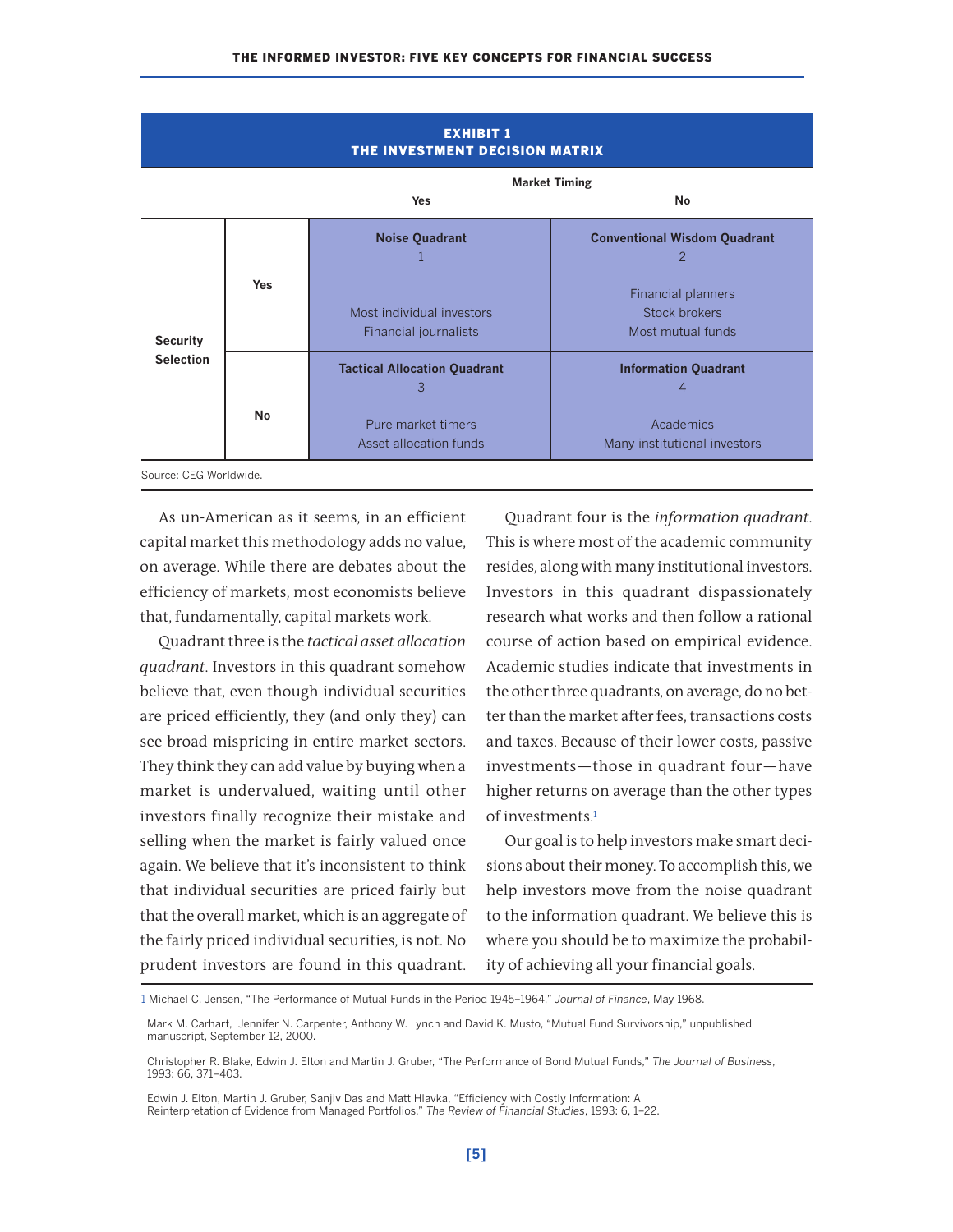# Five Key Concepts for Financial Success

WHILE INVESTING CAN AT TIMES SEEM OVERWHELMING, THE academic research can be broken down into what we call the Five academic research can be broken down into what we call the *Five Key Concepts to Financial Success*. If you examine your own life, you'll find that it is often the simpler things that consistently work. Successful investing is no different. However, it is easy to have your attention drawn to the

wrong issues. These wrong issues—the noise can derail your journey.

In this section, we'll walk through these five concepts and then explain how successful institutional investors incorporate each of these concepts into their investment plans. These plans both meet their fiduciary responsibilities and achieve their financial goals. You owe yourself and your family nothing less than what the institutional investors have.

It's important to note here that while these concepts are designed to maximize return, no strategy can eliminate risk, which is inherent in all investments. Whenever you invest, you have to accept some risk. It's also important to remember that you're responsible for reviewing your portfolio and risk tolerance and for keeping your financial advisor current on any changes in either your risk tolerance or your life that might affect your investment objectives.

### **Concept One: Leverage Diversification to Reduce Risk**

Most people understand the basic concept of diversification: Don't put all your eggs in one basket. That's a very simplistic view of diversification, however. It can also get you caught in a dangerous trap—one that you may already have fallen into.

For example, many investors have a large part of their investment capital in their employers' stocks. Even though they understand that they are probably taking too much risk, they don't do anything about it. They justify holding the position because of the large capital gains tax they would have to pay if they sold, or they imagine that the stocks are just about ready to take off. Often, investors are so close to particular stocks that they develop a false sense of comfort.

Other investors believe that they have effec-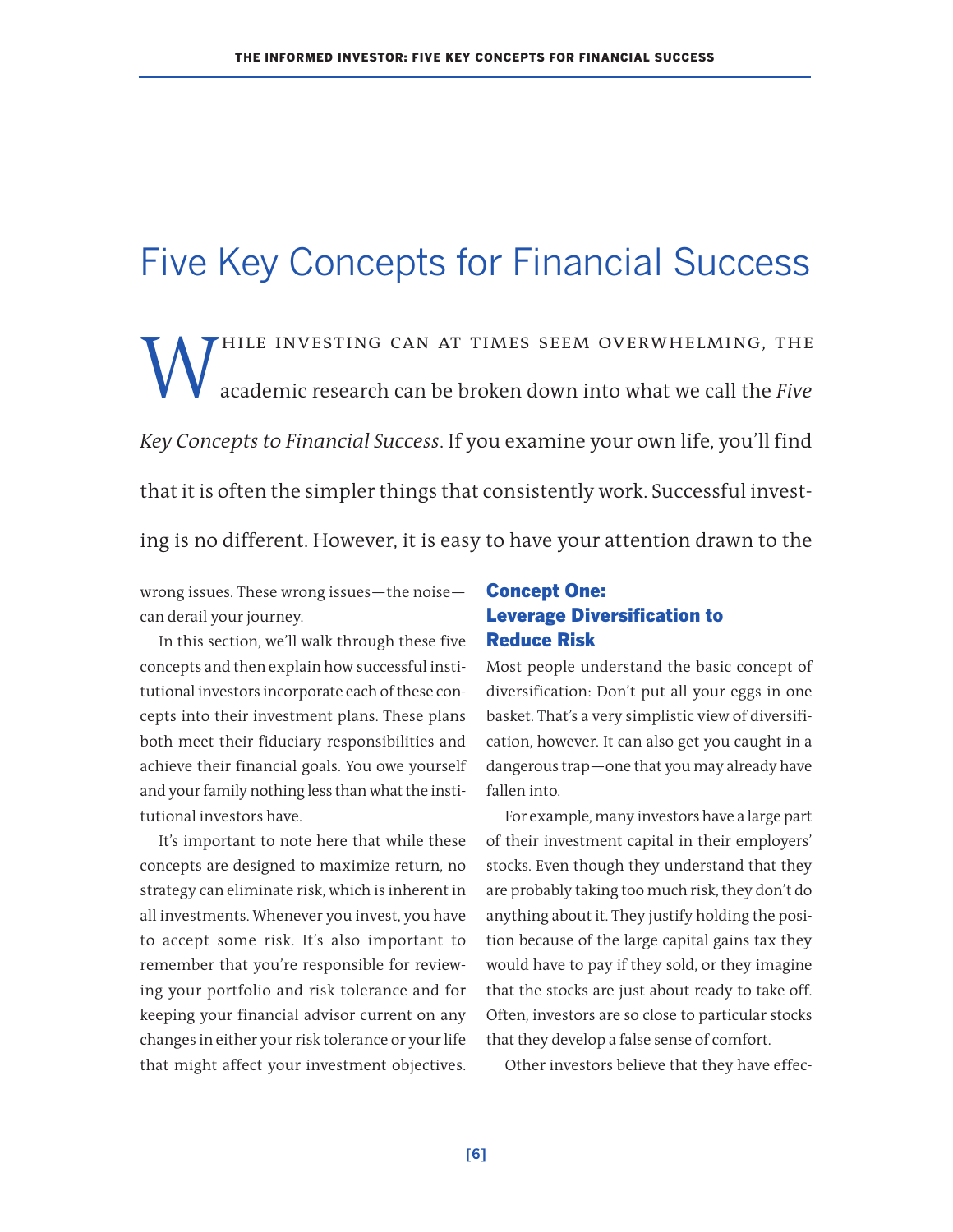

tively diversified because they hold a number of different stocks. They don't realize that they are in for an emotional roller-coaster ride if these investments share similar risk factors by belonging to the same industry group or asset class. "Diversification" among many high-tech companies is not diversification at all.

To help you understand the emotions of investing and why most investors systematically make the wrong decisions, let's look for a moment at what happens when you get a hot tip on a stock. (See **Exhibit 2**.)

If you're like most investors, you don't buy the stock right away. You've probably had the experience of losing money on an investmentand did not enjoy the experience—so you're not going to race out and buy that stock right away based on a hot tip from a friend or business associate. You're going to follow it awhile to see how it does. Let's assume, for this example, that it starts trending upward.

You follow it for a while as it rises. What's your emotion? Confidence. You hope that this might be the one investment that helps you make a lot of money. Let's say it continues its upward trend. You start feeling a new emotion as you begin to consider that this just might be the one. What is the new emotion? It's greed. You decide to buy the stock that day.

You know what happens next. Of course, soon after you buy it, the stock starts to go down, and you feel a new combination of emotions—fear and regret. You're afraid you made a terrible mistake. You promise yourself that if the stock just goes back up to where you bought it, you will never do it again. You don't want to have to tell your spouse or partner about it. You don't care about making money anymore.

Now let's say the stock continues to go down. You find yourself with a new emotion. What is it? It's panic. You sell the stock. And what happens next? New information comes out and the stock races to an all-time high.

We're all poorly wired for investing. Emotions are powerful forces that cause you to do exactly the opposite of what you should do. That is, your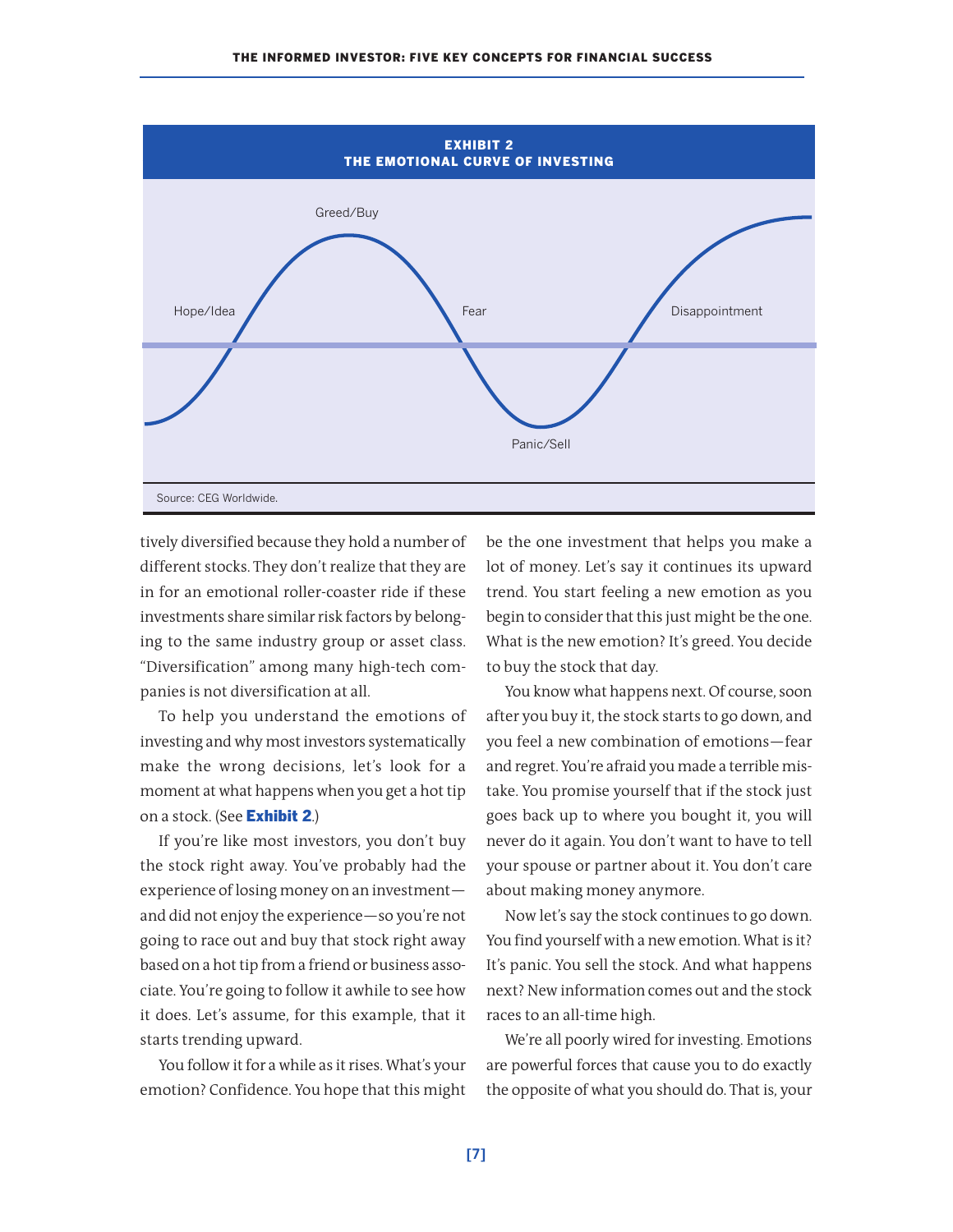| <b>EXHIBIT 3</b><br><b>LESS VOLATILITY = GREATER WEALTH</b> |                                                                              |           |                                                                            |           |  |
|-------------------------------------------------------------|------------------------------------------------------------------------------|-----------|----------------------------------------------------------------------------|-----------|--|
| Year                                                        | <b>Consistent Investment</b><br><b>Rate of Return</b><br><b>Ending Value</b> |           | <b>Volatile Investment</b><br><b>Rate of Return</b><br><b>Ending Value</b> |           |  |
|                                                             | 8%                                                                           | \$108,000 | 30%                                                                        | \$130,000 |  |
| $\overline{c}$                                              | 8%                                                                           | \$116,640 | $-20%$                                                                     | \$104,000 |  |
| 3                                                           | 8%                                                                           | \$125,971 | 25%                                                                        | \$130,000 |  |
| 4                                                           | 8%                                                                           | \$136,049 | $-20%$                                                                     | \$104,000 |  |
| 5                                                           | 8%                                                                           | \$146,933 | 25%                                                                        | \$130,000 |  |
| Arithmetic return<br>Compound return                        | 8%<br>8%                                                                     |           | 8%<br>5.39%                                                                |           |  |
| Source: CEG Worldwide.                                      |                                                                              |           |                                                                            |           |  |

emotions lead you to buy high and sell low. If you do that over a long period of time, you'll cause serious damage not just to your portfolio, but more important, also to your financial dreams.

But truly diversified investors—those who invest across a number of different asset classes—can lower their risk, without necessarily sacrificing return. Because they recognize that it's impossible to know with certainty which asset classes will perform best in coming years, diversified investors take a balanced approach and stick with it despite volatility in the markets.

## **Concept Two: Seek Lower Volatility to Enhance Returns**

If you have two investment portfolios with the same average or arithmetic return, the portfolio with less volatility will have a greater compound rate of return.

For example, let's assume you are considering two mutual funds. Each of them has had an aver-

age arithmetic rate of return of 8 percent over five years. How would you determine which fund is better? You would probably expect to have the same ending wealth value.

However, this is true only if the two funds have the same degree of volatility. If one fund is more volatile than the other, the compound returns and ending values will be different. It is a mathematical fact that the one with *less* volatility will have a *higher* compound return.

You can see how this works from **Exhibit 3**. Two equal investments can have the same arithmetic rate of return but have very different ending values because of volatility. You want to design your portfolio so that it has as little volatility as necessary to achieve your goals.

**Exhibit 4** shows two portfolios with the same average return. As a prudent investor, you want the smoother ride of Portfolio A not only because it helps you ride out the emotional curve, but more important, also because you will create the wealth you need to reach your financial goals.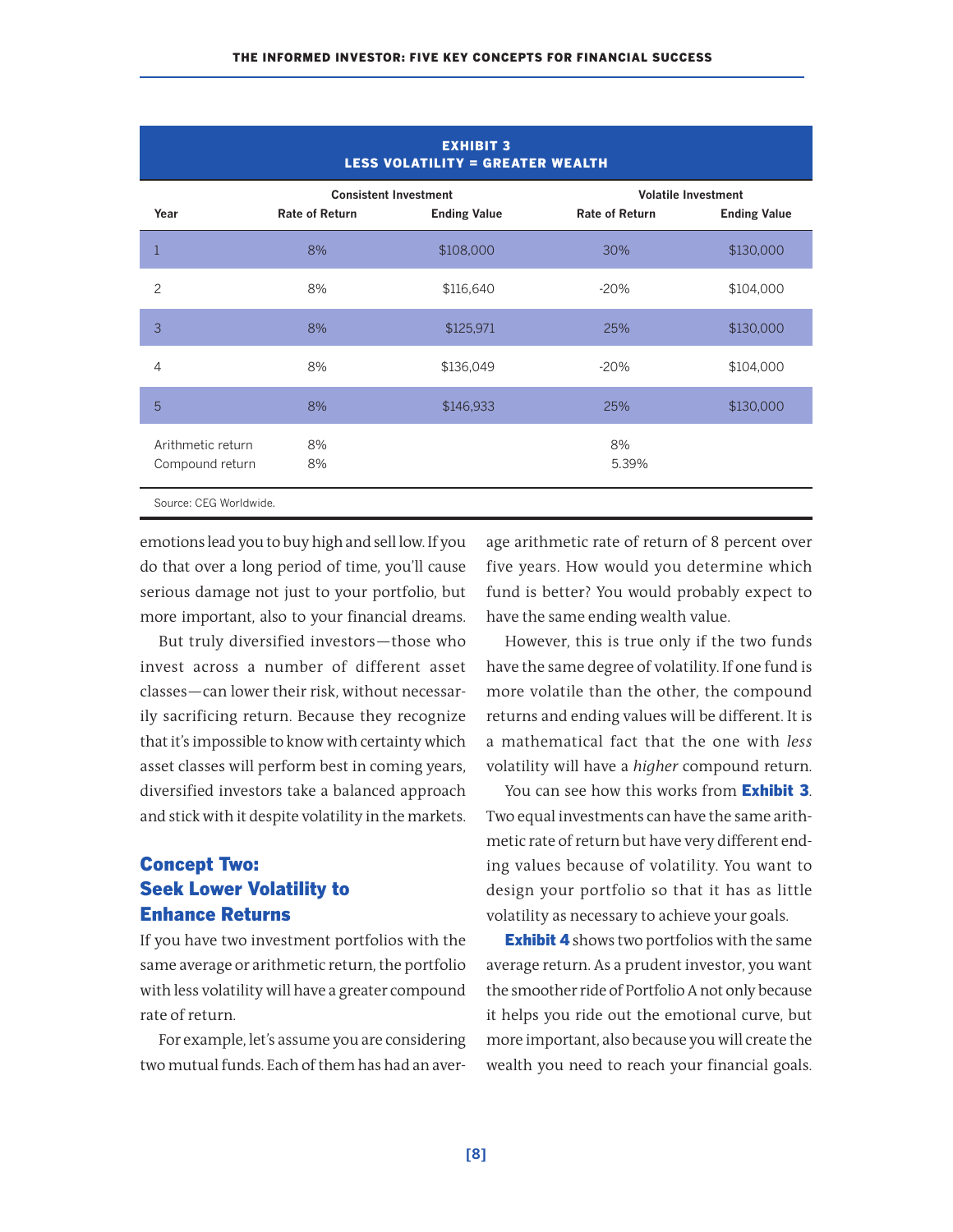

## **Concept Three: Use Global Diversification to Enhance Returns and Reduce Risk**

Investors here in the U.S. tend to favor stocks and bonds of U.S.-based companies. For many, it's much more comfortable emotionally to invest in firms that they know and whose products they use than in companies located on another continent.

Unfortunately, these investors' emotional reactions are causing them to miss out on one of the most effective ways to increase their returns. That's because the U.S. financial market, while the largest in the world, still represents less than half of the total investable capital market worldwide. <sup>2</sup> By looking to overseas investments, you greatly increase your opportunity to invest in superior global firms that can help you grow your wealth faster.

Global diversification in your portfolio also reduces its overall risk. American equity markets and international markets generally do not move together. Individual stocks of companies around the world with similar risk have the same expected rate of return. However, they don't get there in the same manner or at the same time. The price movements between international and U.S. asset classes are often dissimilar, so investing in both can increase your portfolio's diversification.

## **Concept Four: Employ Asset Class Investing**

It is not unusual for investors to feel that they could achieve better investment returns, if they only knew a better way to invest. Unfortunately, many investors are using the wrong tools and put themselves at a significant disadvantage to institutional investors. It's often the case that using actively managed mutual funds is like trying to fix a sink with a screwdriver when you really need a pipe wrench. You need the right tools, and we believe that asset class investing is an important tool for helping you to reach your financial goals.

An *asset class* is a group of investments whose risk factors and expected returns are similar. Originally, institutional asset class funds were not available to the great majority of investors. Often the minimum investment for these mutual funds was in the millions of dollars, effectively keeping them beyond the reach of all but large pension plans and the wealthiest individual investors. Fortunately, these institutional asset class funds are now accessible to all investors. You can gain the same advantages previously enjoyed only by large institutional investors.

Four major attributes of asset class funds make them attractive:

- 1. Lower operating expenses
- 2. Lower turnover resulting in lower costs
- 3. Lower turnover resulting in lower taxes
- 4. Consistently maintained market segments We'll look at each factor in turn.

2 McKinsey Global Institute, *Mapping the Global Capital Market 2006*.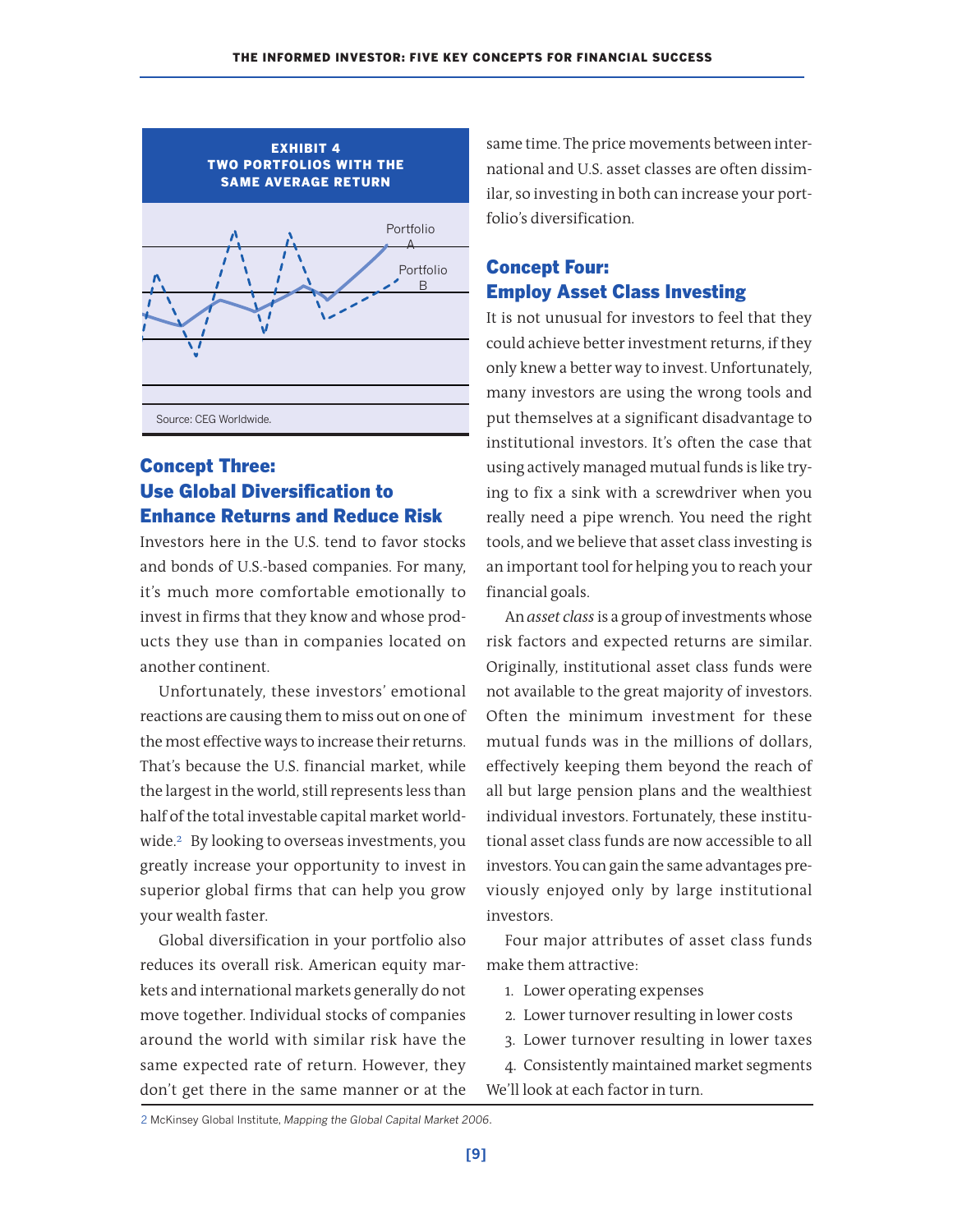### **1. Lower Operating Expenses**

All mutual funds and separately managed accounts have expenses that include management fees, administrative charges and custody fees. These are expressed as a percentage of assets. According to the Investment Company Institute, the average annual expense ratio for all stock funds is 1.54 percent. <sup>3</sup> In comparison, the same ratio for institutional asset class funds is typically only about one-third of all retail equity mutual funds. All other factors being equal, lower costs lead to higher rates of return.

#### **2. Lower Turnover Resulting in Lower Costs**

Many investment managers do a lot of trading, thinking that it adds value. This is costly to shareholders because each time a trade is made there are transaction costs, including commissions, spreads and market impact costs. These hidden costs may amount to more than a fund's total operating expenses, if the fund trades heavily or if it invests in small-company stocks for which trading costs are relatively high.

Institutional asset class funds generally have significantly lower turnover rates because their institutional investors want them to deliver a specific asset class return with as low a cost as possible.

**3. Lower Turnover Resulting in Lower Taxes** If a mutual fund sells a security for a gain, it must make a capital gains distribution to shareholders because mutual funds are required to distribute 98 percent of their taxable income each year, including realized gains, to remain tax-exempt at the corporate level. <sup>4</sup> They distribute all their income annually because no mutual fund manager wants to have his or her performance reduced by paying corporate income taxes.

In one study, Stanford University economists John B. Shoven and Joel M. Dickson found that taxable distributions have a negative effect on the rate of return of many well-known retail equity mutual funds. They found that a hightax-bracket investor who reinvested the aftertax distribution ended up with an accumulated wealth per dollar invested of only 45 percent of the fund's published performance. An investor in the middle tax bracket realized just 55 percent of the published performance.

Because institutional asset class funds have lower turnover, the result is lower taxes for their investors.

**4. Consistently Maintained Market Segments** Most investment advisors agree that the greatest determining factor of performance is asset allocation—how your money is divided among different asset categories. However, you can accomplish effective asset allocation only if the investments in your portfolio maintain a consistent asset allocation. That means your investments need to stay within their target asset classes.

Unfortunately, most actively managed funds effectively have you relinquish control of your asset allocation. On the other hand, because of their investment mandates, institutional asset class funds must stay fully invested in the specific asset class they represent.

### **Concept Five: Design Efficient Portfolios**

How do you decide which investments to use and in what combinations? Since 1972, major

<sup>3</sup> *2006 Investment Company Fact Book.*

<sup>4</sup> Subchapter M, Internal Revenue Code.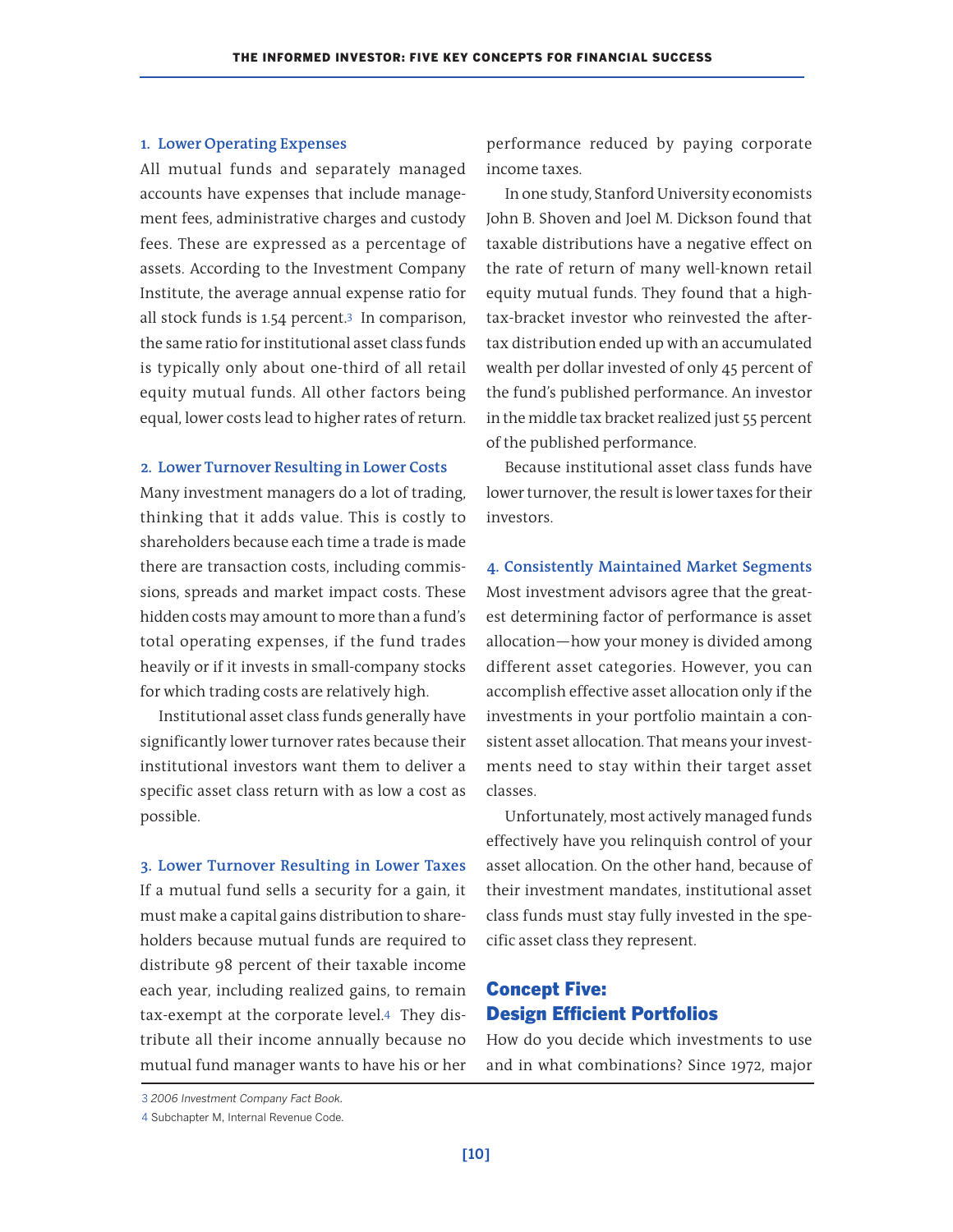institutions have been using a money management concept known as Modern Portfolio Theory. It was developed at the University of Chicago by Harry Markowitz and Merton Miller and later expanded by Stanford professor William Sharpe. Markowitz, Miller and Sharpe subsequently won the Nobel Prize in Economic Sciences for their contribution to investment methodology.

The process of developing a strategic portfolio using Modern Portfolio Theory is mathematical in nature and can appear daunting. It's important to remember that math is nothing more than an expression of logic, so as you examine the process, you can readily see the commonsense approach that it takes—which is counter-intuitive to conventional and overcommercialized investment thinking.

Markowitz stated that for every level of risk, there is some optimum combination of investments that will give the highest rate of return. The combinations of investments exhibiting this optimal risk/reward trade-off form the efficient frontier line. The efficient frontier is determined by calculating the expected rate of return, standard deviation and correlation coefficient for each asset class and using this information to identify the portfolio with the highest

### **KEY DEFINITIONS**

**Expected rate of return** is typically calculated as the risk-free rate of return plus the risk premium associated with that equity investment.

**Standard deviation** is a description of how far from the mean (average) the historical performance of an investment has been. It is a measure of an investment's volatility.

**Correlation coefficients** measure the dissimilar price movements among asset classes by quantifying the degree to which they move together in time, degree and direction.



expected return at each incremental level of risk.

By plotting each investment combination, or portfolio, representing a given level of risk and expected return, we are able to describe mathematically a series of points, or "efficient portfolios." This line forms the efficient frontier.

Most investor portfolios fall significantly below the efficient frontier. Portfolios such as the S&P 500, which is often used as a proxy for the market, fall below the line when several asset classes are compared. Investors can have the same rates of return with an asset class portfolio with much less risk, or higher rates of return for the same level ofrisk.

**Exhibit 5** illustrates the efficient frontier relative to the "market." Rational and prudent investors will restrict their choice of portfolios to those that appear on the efficient frontier and to the specific portfolios that represent their own risk tolerance level. Our job is to make sure that for whatever risk level you choose, you have the highest possible return on the efficient frontier so that we can maximize the probability of achieving your financial goals.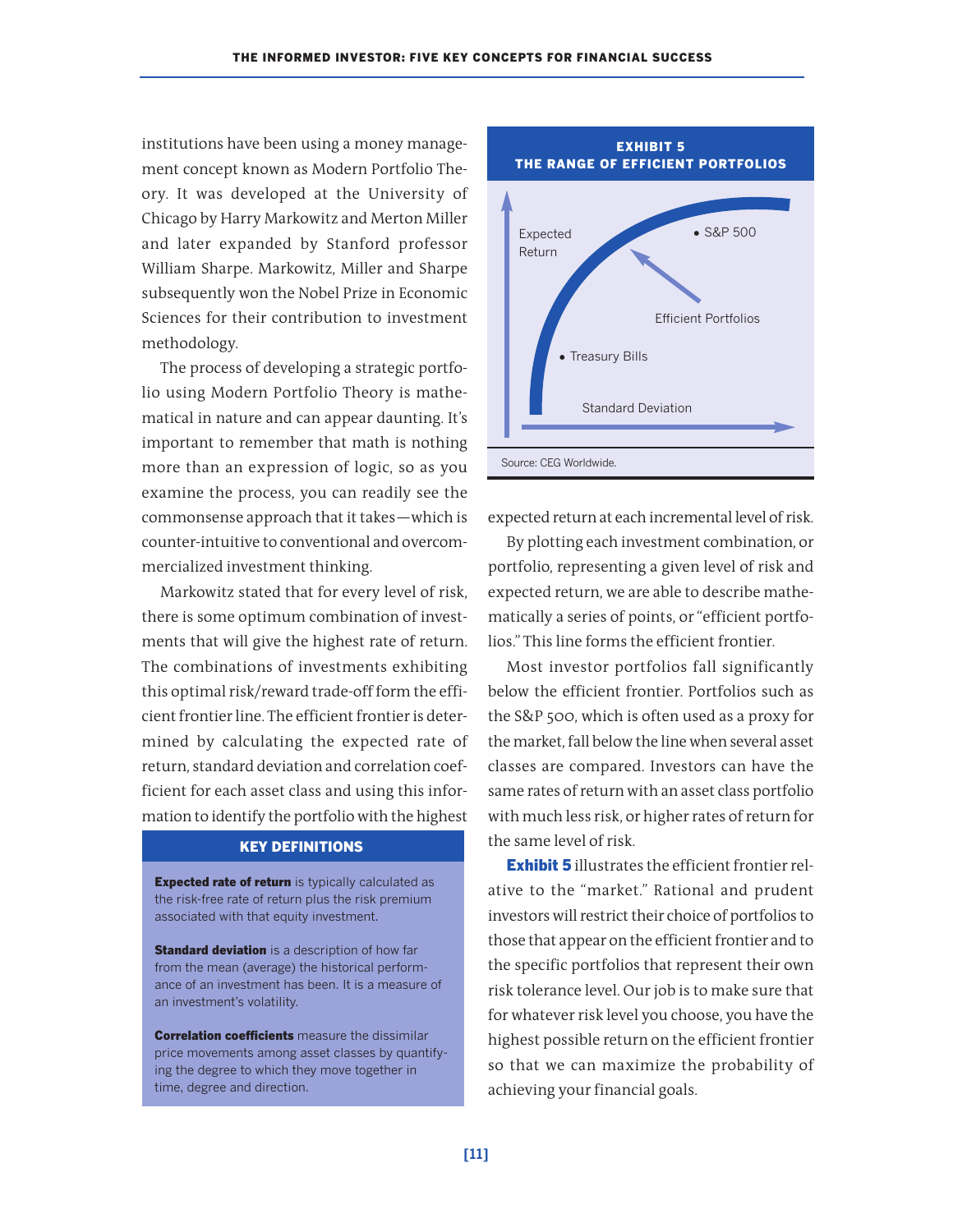# Your Next Steps

S WE DISCUSSED AT THE BEGINNING OF THIS GUIDE, TAKING A<br>comprehensive approach to achieving all your financial dreams comprehensive approach to achieving all your financial dreams requires wealth management. This means more than just taking care of your investments. It also means addressing your advanced planning needs,

including wealth enhancement, wealth transfer, wealth protection and charitable giving.

Such a wide range of financial needs requires a wide range of financial expertise. Because no one person can be an expert in all these subjects, the best wealth managers work with networks of experts-financial professionals with deep experience and knowledge in specific areas.

Effective wealth managers, then, are experts at relationship management—first building relationships with their clients in order to fully understand their unique needs and challenges and then coordinating the efforts of their expert teams in order to meet those needs and challenges. Wealth managers must also work with their clients' other advisors—such as attorneys and accountants—in order to ensure optimal outcomes.

Many in the financial services industry today call themselves wealth managers but offerlittle more than investment management. How then will you know whether you are dealing with a true wealth manager?

First, the advisor should offer a full range of financial services, including the four areas of advanced planning that we mentioned above. As we've said, the wealth manager should be backed up by a network of experts to provide these services.

Second, the wealth manager should work with you on a consultative basis. This allows the wealth manager to uncover your true financial needs and goals, to craft a long-range wealth management plan that will meet those needs and goals, and to build an ongoing relationship with you that ensures that your needs continue to be met as they change over time.

This consultative process usually unfolds over a series of meetings:

- At the **discovery meeting**, the wealth manager determines your current financial situation, where you want to go and the obstacles you face in achieving what is important to you.
- At the **investment** plan meeting, the wealth manager, using the information he or she gathered at your first meeting, presents a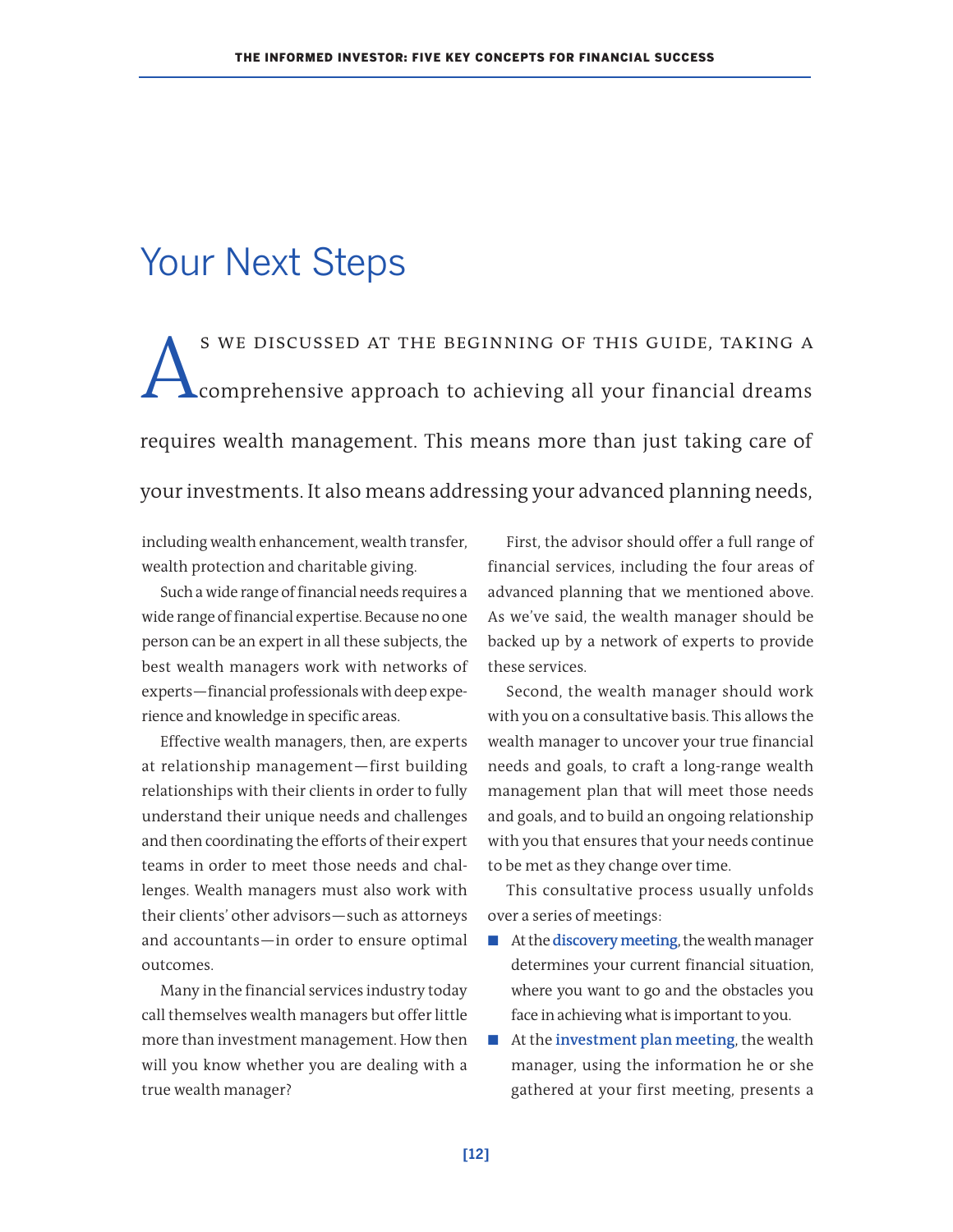

complete diagnostic of your current financial situation and a plan for achieving your investment-related goals.

- At the **mutual commitment** meeting, assuming that the wealth manager can truly add value, both you and the wealth manager decide to work together. You now officially become a client.
- At the **initial follow-up** meeting, the wealth manager helps you to organize your new account paperwork and answers any questions that may have arisen.
- At **regular progress meetings**, which are typically held quarterly, the wealth manager reports to you on the progress you're making toward achieving your goals and checks in with you on any important changes in your life that might call for an adjustment to your investment plan. In addition, at the first regular progress meeting, the wealth manager presents to you a wealth management

plan—a comprehensive blueprint for addressing your advanced planning needs that has been developed in coordination with the wealth manager's network of experts. At subsequent progress meetings, you and the wealth manager decide how to proceed on specific elements of the wealth management plan. In this way, over time, every aspect of your complete financial picture is effectively managed.

**Exhibit 6** shows an overview of the consultative wealth management process.

In addition, you should always expect outstanding service from any financial advisor you choose. Your phone calls should be returned on the same day, you should receive quick and complete responses to all your questions, you should be able to meet with your advisor as often as you wish, and your advisor should always take your unique needs and preferences into account. In short, you should expect to be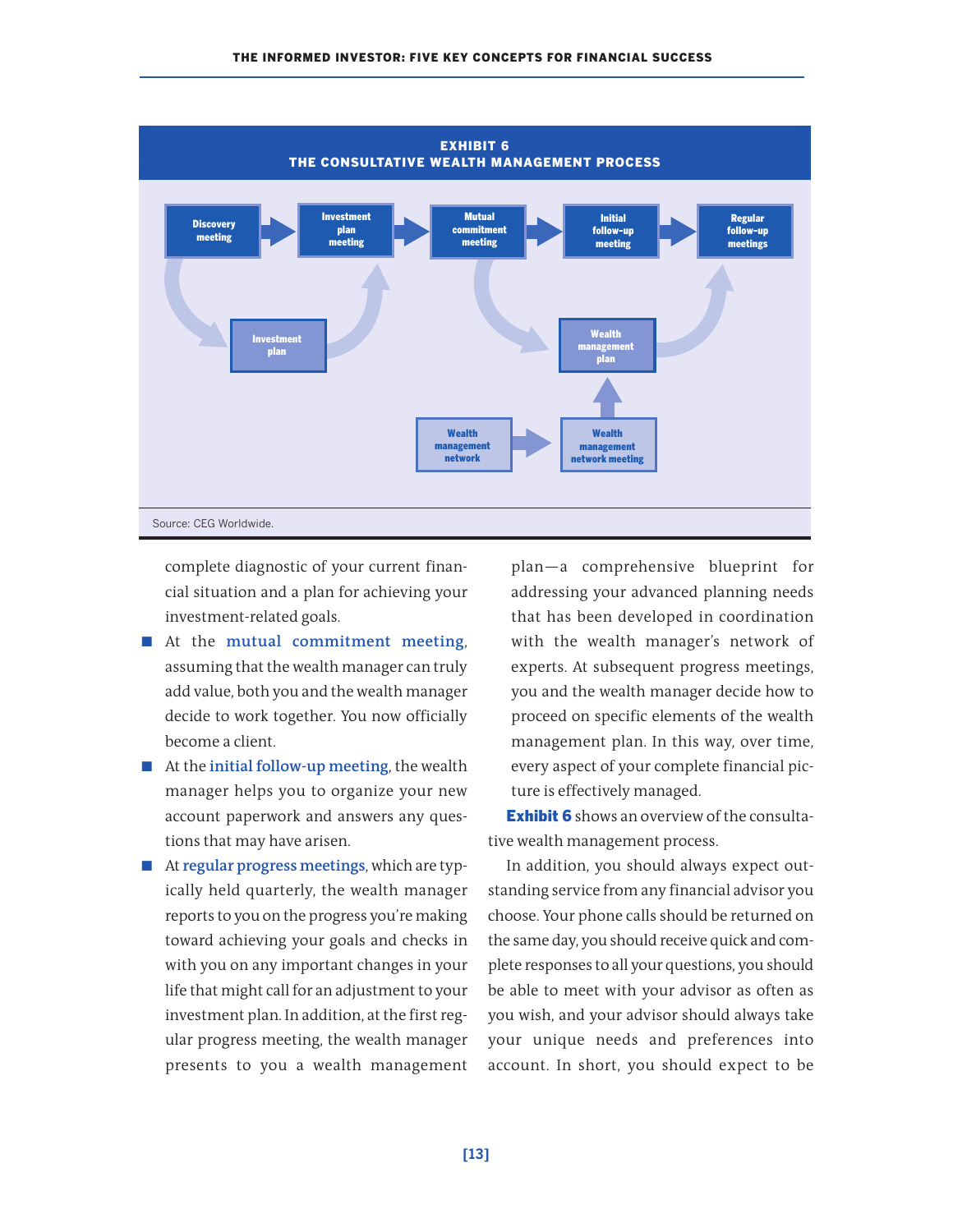treated like who you are—a very important client.

If you are currently working with a financial advisor and are unsure whether he or she is using the consultative wealth management approach we've discussed here, we recommend that you have another advisor complete a diagnostic of your situation so that you have a second opinion.

You owe it to your family and yourself to make sure that your investment plan—and overall wealth management plan—is designed to effectively address your very specific financial needs in order to maximize the probability that you will achieve all your financial goals.

We wish you nothing but success in achieving all that's important to you.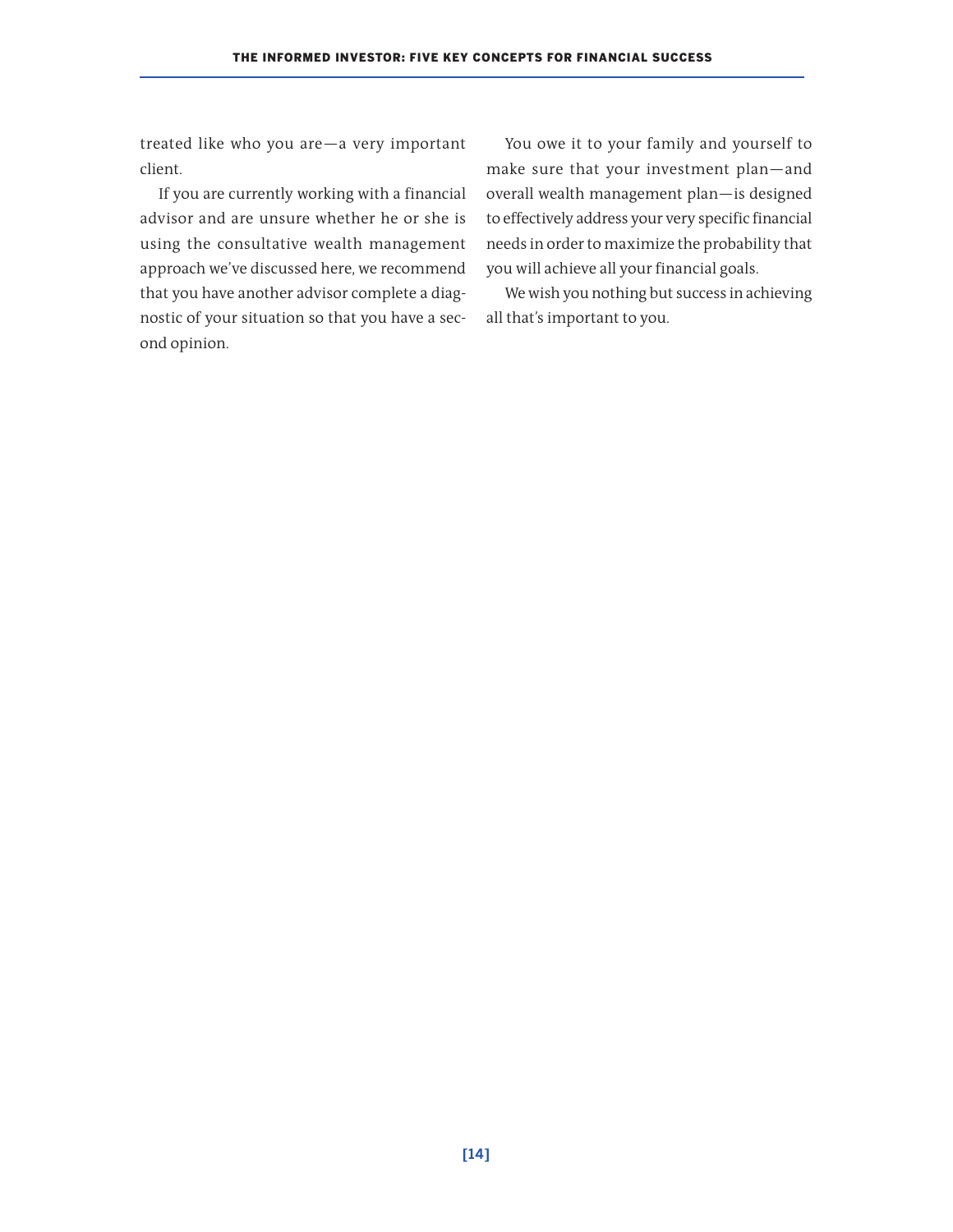### **About the Advisor**

### **James A. Schmidt, Jr., CPA, RIA Schmidt Wealth Management**

Jim Schmidt is in his 30th year of helping physicians, corporate executives and entrepreneurs make informed and effective financial decisions about their financial future. Jim has earned the designation of Certified Public Accountant, commonly considered the most trusted adviser in our society today.

Graduating from Minnesota State University Moorhead in 1981, Jim earned a Bachelor of Science degree in Accounting with a minor in Business Management. Jim and his wife Deb have two children and one grandchild.

Active in Fargo, Moorhead, West Fargo community, Jim has served these organizations:

- North Dakota Society of CPAs-Member
- Fargo-Moorhead CPAs-President, Treasurer, Secretary, Member
- Red River Valley Estate Planning Council– Vice President, Secretary, Board Member
- Hope Lutheran Church Council—President, Vice President, Member
- FM Area Foundation–Board of Governors
- Selah Corporation-President, Member
- Ronald McDonald House-President, Vice President Finance
- Boy Scouts of America—Assistant Scoutmaster
- Soccer Coach-3 years
- MSUM Jaycees-Member
- Moorhead Sunrise Lions-Treasurer, Member
- Fargo Business Exchange—Member